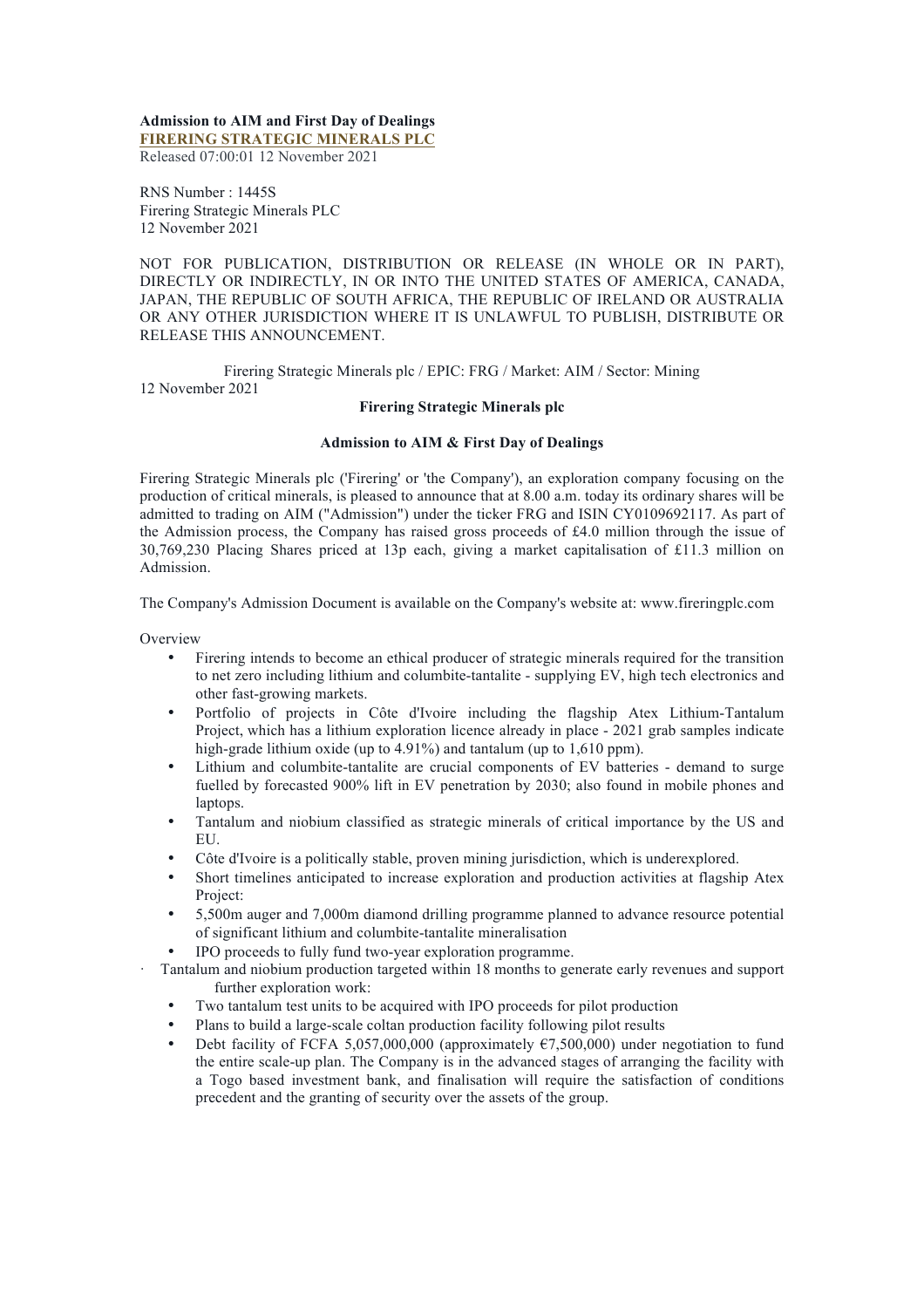Yuval Cohen, Chief Executive of Firering Strategic Minerals, said:

*"It is most fitting to be listing in London against the backdrop of COP26 in Glasgow, where the theme of net zero is top of the global agenda. Today's listing offers investors the opportunity to get some 'skin in the game' in the race to net zero as an explorer of ethically sourced, critical minerals needed for the energy transition including lithium and tantalum.*

*"Our plan is to use the funds raised from today's IPO to continue exploration at our flagship Atex Lithium-Tantalum Project and establish a pilot plant with the aim of becoming a significant producer of strategic minerals sourced in a non-conflict region. If successful, the pilot production of tantalum and niobium could deliver cash flows within 18 months with plans in place to rapidly scale-up and support a sizeable exploration and development campaign over our wider portfolio, to unlock the significant potential of our existing assets and expand our mineralised footprint further."*

# Background

Firering was incorporated in the Republic of Cyprus on 8 May 2019, as the holding company for several exploration and development companies, focusing on the development of assets towards the ethical production of strategic metals. The Company consists of two operating subsidiaries: Bri Coltan SARL in which Firering owns a 75% beneficial interest; and a 51% interest in Atex Mining Resources SARL with an option to increase to 90%. The Company also has an additional wholly-owned subsidiary, FH Coltan II, which although not operational, acts as an intermediate holding company for Bri Coltan.

Firering has also entered an agreement with the intention of acquiring up to 80% of the issued capital of Alliance Minerals Corporation SARL, with the proceeds raised from the IPO funding the initial acquisition of 51% of the shares. The Company also intends to acquire an additional 29% at an additional cost of c. €610,000. Under the agreement, Firering will invest up to €840,000 into Alliance's exploration activities. Alliance has applied for an exploration licence over an area located adjacent to the Atex Project, the timing of exploration work is at the Company's control and will largely relates to the success of the initial Atex drilling. Completion of each stage of the Alliance acquisition will be subject to the Company entering into definitive legal documentation.

Firering's portfolio of assets, located in Côte d'Ivoire, is prospective for lithium and columbite-tantalite including the flagship Atex Project located within the Baoulé-Mossi domain, which is host to multiple base metal, columbite-tantalite and lithium deposits.

The project has the potential to become one of Africa's next significant lithium pegmatite resource. Samples taken from the pegmatites in the south-eastern part of the licence returned anomalous lithium values - suggesting potential lithium and possible columbite-tantalite bearing pegmatites outside the currently known areas. Recent channel and grab samples showed high grade lithium up to 4.9% Li2O and tantalum of up to 1,610 ppm.

The 24-month exploration programme at the Atex Project includes a 2,000m auger and 7,000m diamond drilling programme, which the Company intends to continue post IPO to determine the extent and depth of the lithium bearing pegmatites. Atex currently holds a lithium exploration licence and plans to expand this out to niobium-tantalum, tin and gold exploration licences.

The exploration programme also includes detailed mapping of the Atex licence area; trenching and sampling followed by 3,500 metres of auger drilling to determine the extent of the columbite-tantalum mineralisation; and a geological model and resource estimation resulting in a feasibility study.

Firering also plans to commence pilot production in areas of high columbite-tantalite results post Admission with the acquisition of two C902 Multi Gravity Separators to bulk sample prospective areas, which, if successful, will allow the Company to significantly - and rapidly - increase the scale of production. The Company is aiming to commence production within 18 months post Admission, helping to generate early revenues and support further exploration work.

The Company is in the advanced stages of arranging a debt facility of FCFA 5,057,000,000 (approximately  $\epsilon$ 7,500,000) with a Togo based investment bank, which will fund the entire initial scale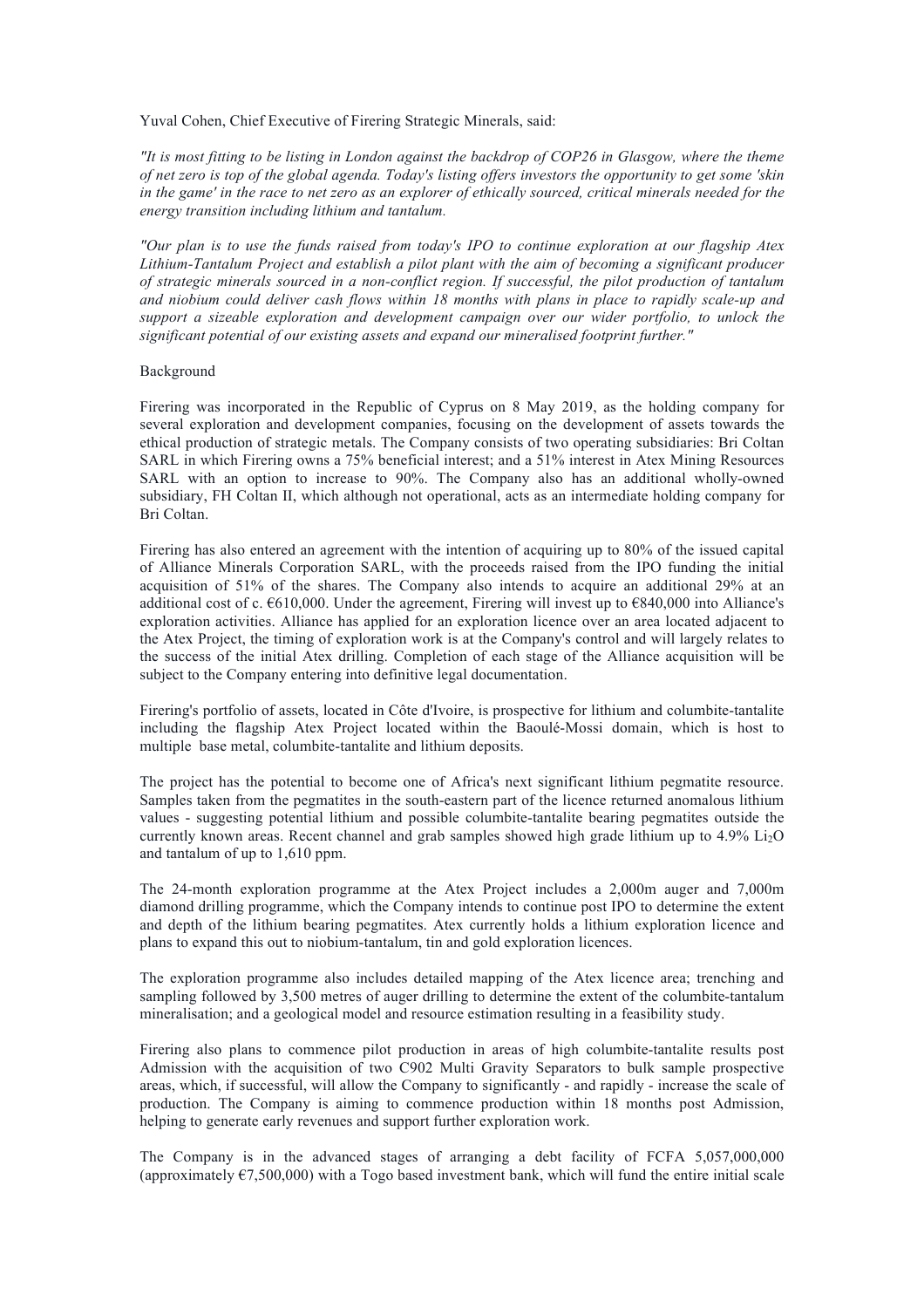up production plan. Finalisation of this facility will require the satisfaction of conditions precedent and the granting of security over the assets of the group.

In 2020, the European Commission ('EC') added both tantalum and niobium to its 'List of Critical Raw Materials' citing economic importance and supply risk as the key determinants of criticality. China currently supplies 45% of Europe's tantalum, highlighting the regions overdependence on ex-European supply chains, while Brazil currently supplies the majority of the Europe's niobium. Firering plans to carve out a reputation as a conflict free minerals supplier focussed on Côte d'Ivoire, which is a politically stable jurisdiction welcoming of foreign investment. Columbite-tantalite mined in the Côte d'Ivoire is classified as a conflict free mineral a key differentiator compared to columbite-tantalite mined in other African countries which have struggled with conflicts and political and legal instability.

ESG will be at the core of Firering's development plans including rehabilitation at all Firering's projects, in line with the Côte d'Ivoire Mining Code. The Company has also agreed on the terms of cooperation with BetterChain towards delivering lithium and columbite-tantalum products from the country, complying with international requirements for due diligence on mineral supply chains.

# **Placing & Use of Proceeds**

The Company has raised gross proceeds of £4.0 million through the issue of 30,769,230 new placing shares prices at 13p each.

The proceeds of the fundraising will be used to:

- continue lithium and tantalum exploration at Atex,
- acquire Coltan MGS pilot production plants to commence production;
- fund the costs of Admission and general working capital purposes; and
- acquire an initial 51% interest in the issued share capital of Alliance Minerals Corporation SARL.

The information contained within this announcement is deemed by the Company to constitute inside information as stipulated under the Regulation 11 of the Market Abuse (Amendment) (EU Exit) Regulations 2019/310 ("MAR"). With the publication of this announcement via a Regulatory Information Service, this inside information is now considered to be in the public domain.

For further information visit www.fireringplc.com or contact the following:

| <b>Firering Strategic Minerals</b>        | Tel: +44 20 7236 1177              |
|-------------------------------------------|------------------------------------|
| <b>Yuval Cohen</b>                        |                                    |
| Tim Daniel                                |                                    |
| <b>SPARK Advisory Partners Limited</b>    | Tel: $+44$ 20 3368 3550            |
| Nominated Adviser                         |                                    |
| Neil Baldwin / James Keeshan / Adam Dawes |                                    |
| Optiva Securities Limited                 | Tel: +44 20 3137 1903              |
| <b>Broker</b>                             |                                    |
| Christian Dennis / Jeremy King            |                                    |
| <b>St Brides Partners Limited</b>         | $T: +442072361177$                 |
| Financial PR                              | E: firering@stbridespartners.co.uk |
| Susie Geliher / Oonagh Reidy              |                                    |

Notes to Editors:

Firering Strategic Minerals plc is an AIM-quoted mining company focused on exploring and developing a portfolio of mines producing critical minerals in the Côte d'Ivoire including lithium and columbite-tantalite to support the global transition to net zero emissions. It operates the Atex Lithium-Tantalum Project in northern Côte d'Ivoire, which is prospective for both lithium and columbitetantalite. Firering intends to advance development at Atex with a view to establishing pilot scale production of tantalum and niobium production within 18 months to generate early revenues and support further exploration work. A large-scale coltan production facility will be developed following pilot results, which will be supported by a debt facility of FCFA 5,057,000,000 (approximately  $E$ 7,500,000) currently under negotiation to fund the entire scale-up plan to develop a portfolio of